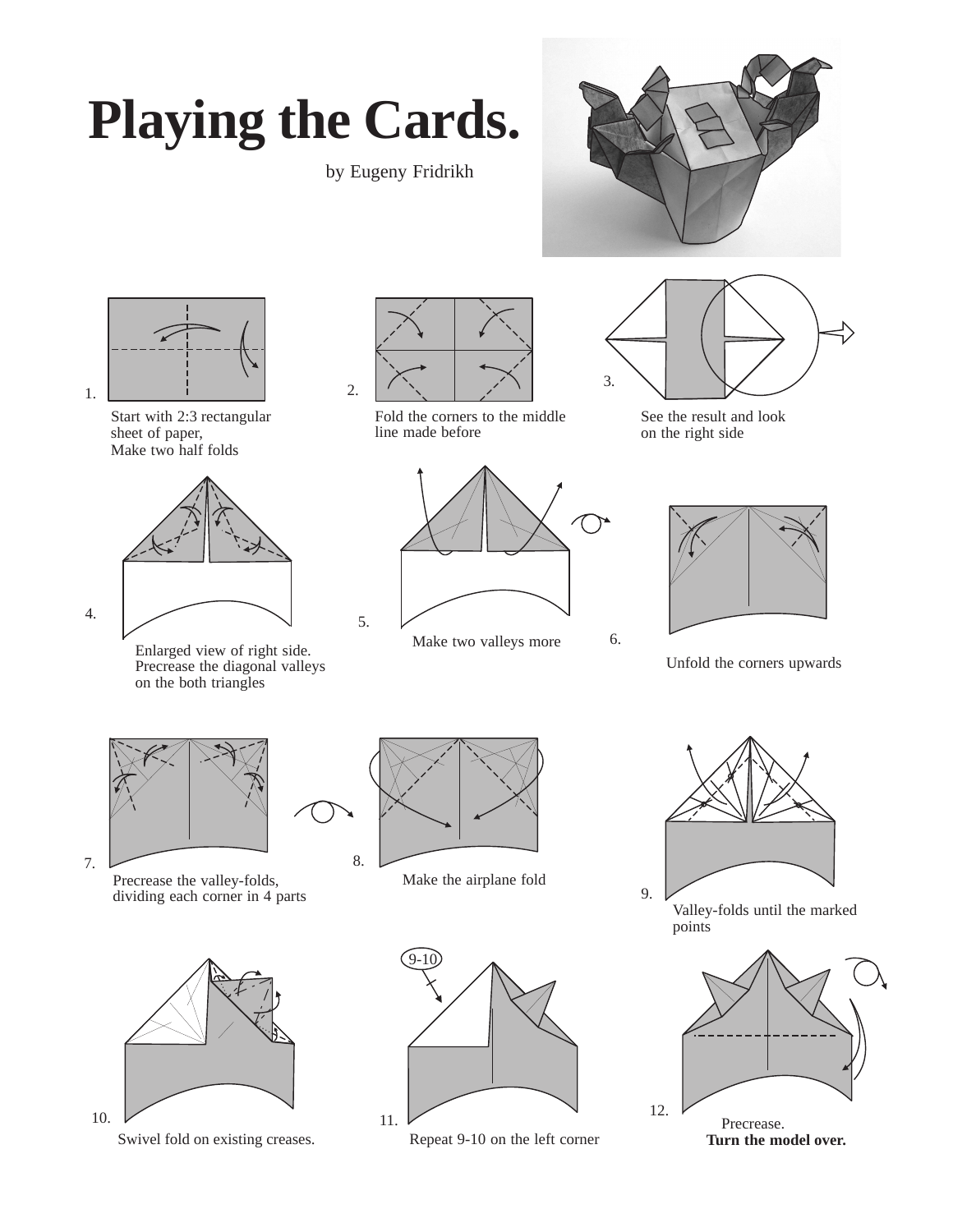









Repeat steps 4-15 on the other end of the model.



...And more!



Close the model, using the creases made in steps 13-17



marked points

20. Valley-fold up the 21. W V<br>front and rear flaps. Rotate the model  $180^\circ$ .











Inside-reverse fold